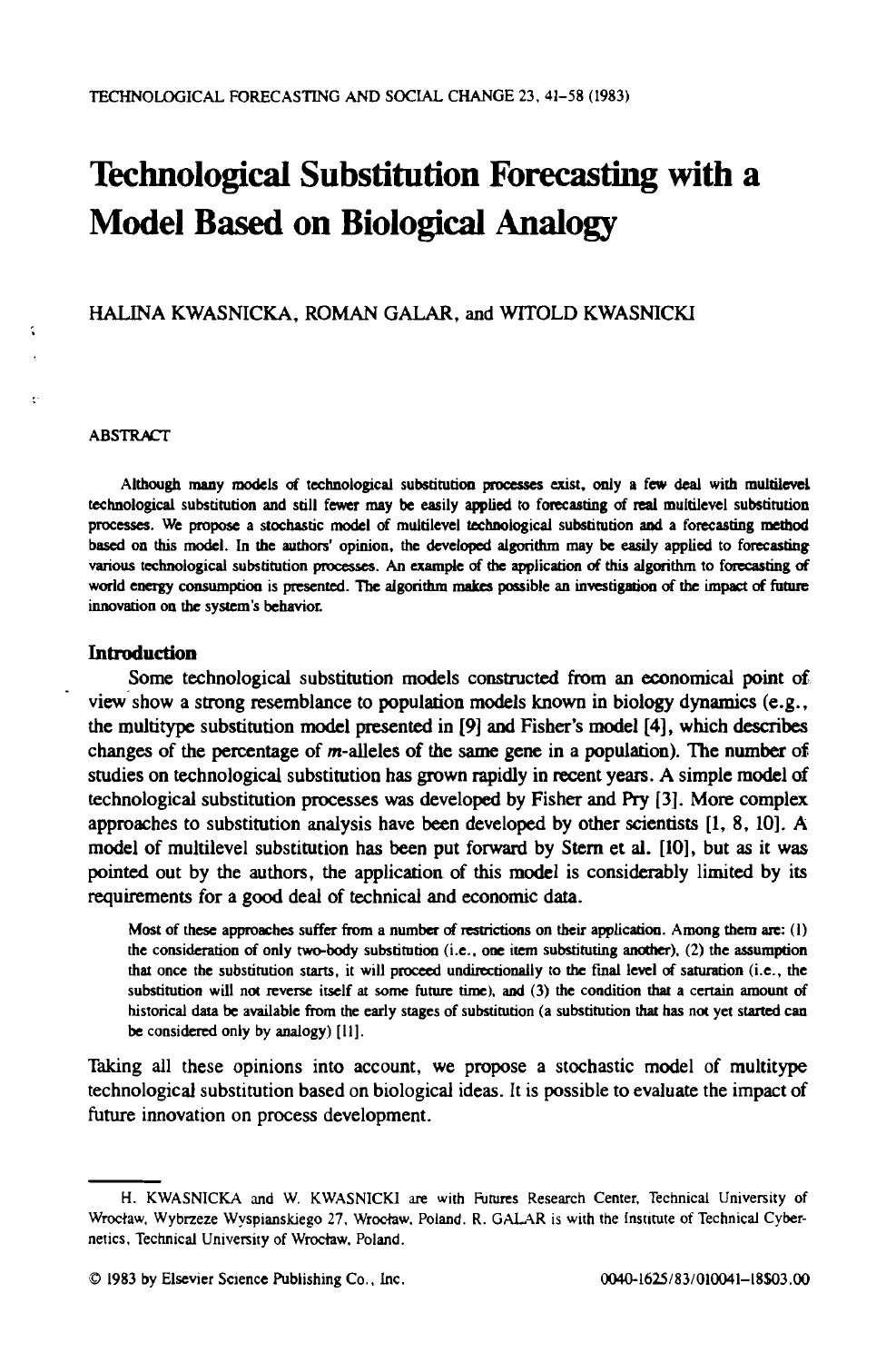Let us consider a situation where products of several types are successively supplied to the market at a given capacity and statistically defined preferences to meet specific consumer needs. Assuming that the market demand and relative quality indexes are determined for some period of time, we are able to predict, in statistical terms, the number of products of particular types accepted by the market in successive moments of this period for a given initial state.

In terms of population dynamics we consider a population of elements (products) competing in a specific environment at limited capacity. The elements are of the same origin but of different types with different ratios of fitness. In biology the fitness reflects the degree of adaptation of a genotype (phenotype) to ecological conditions: climate, geography, influence of other populations, and so on. In technological systems, quality index (fitness) is a synthetic coefficient that reflects relations among costs of production. price, reliability, aesthetic advantage, and so on. Higher fitness is correlated with a higher reproduction ratio and the result of differences in fitness is that elements with fitness ratios higher than average in a population tend to supersede **all** other elements. We do not attempt to determine fitness value explicitly. Having constructed an adequate model of population dynamics, we are able to identify them based on population history in some period in the past. This opens the way to the forecasting of the future development of the population under the assumption that future environment capacity has been predicted and that environment preferences, reflected by fitness ratios, will be the same or will change in a given pattern. According to the existing classification, the proposed model is a probabilistic multitype substitution model **[7].** It can describe the process of competition of several technologies on a uniform market that can be called a process of development of an evolutionary type *[6].* 

The **data** necessary to run the model as a prediction tool can be obtained by identification on the basis of records of distribution of particular types of market supply in some period in the past. For the assumed market capacity and tendencies in market preferences (reflected by quality indexes) the model makes it possible to generate predictions in the form of expected values and variances of the distribution mentioned above. Thanks to variance evaluation it is possible to make reasonable judgments concerning the time limit prognosis. It is also possible in some respects to investigate the impact of future innovation on the behavior of the system.

The **first** part of this paper deals with model description, the second gives the forecasting algorithm, and the last part discusses some application problems.

## **The Model**

Let us analyze the development process illustrated in Figure 1. In each period of time *T<sub>i</sub>* there exists population  $P(T_i)$  of the elements (products) consisting of those that have "survived" from a previous period and of a new generation of elements  $G(t)$  recently introduced to the population by reproduction process. Elements act in the environment performing the same task, and this performance is "evaluated" by the environment. The result of evaluation of a particular element is given by the quality index, which may be a random variable. We assume that the environment is so homogenous that the distribution of the quality index is the same for all elements of the same type. To simplify the problem we assume that the distributions for elements of different types differ in parameter values only. As is shown by Kwainicka **[5],** this assumption does not influence the behavior of the system, and even probabilistic evaluation elements behave in a similar manner as with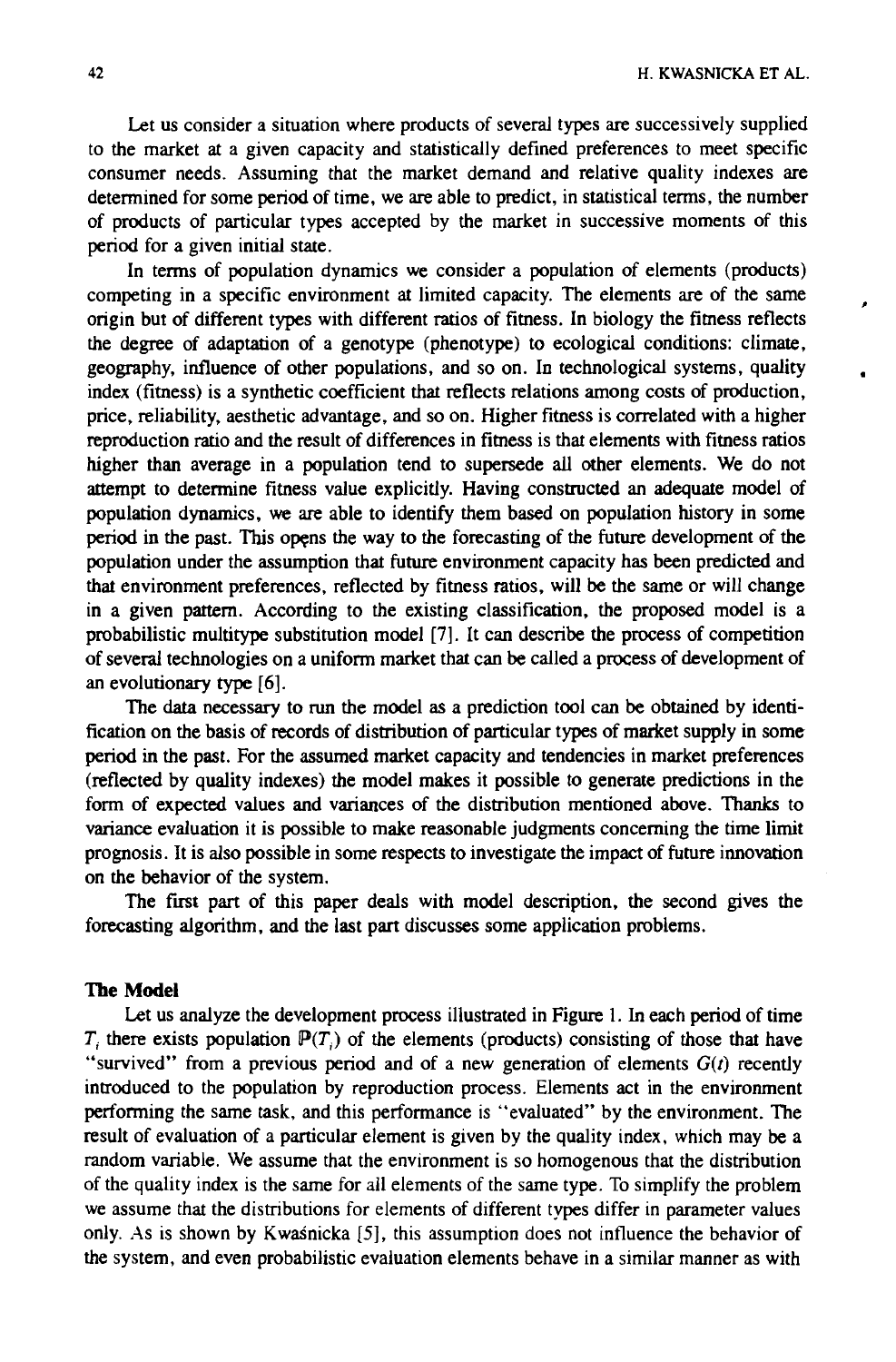

**Fig. 1. Elements flow in successive populations.** 

deterministic evaluation equal for all the same elements. In each time period there exists a limited capacity of an environment for the elements *M(r)* and the random reproduction process tends to satisfy the demand, **as** far **as** the existing limitations (e.g., maximum reproduction ratio) allow for it. At the same time the reproduction process tends to prefer elements for types with higher than average quality indexes. The number of elements in a population in each period is the sum of the number of "survivors" and the number of elements in new generations. The problem can be simplified by using the demand for new elements instead of the capicity of the environment **as** on input value. Then the survivors can be ignored together with all the age structure problems involved and we deal with new generations of elements only. From now on, we will use the term "population" to denote only the new elements introduced in time *t.* 

Let us denote  $t \in \{0, 1, \ldots\}$  = discrete time  $P(t) =$  population at time *t*  $M(t)$  = demand of environment at time *t*  $N_{\tau}$  (t) = number of elements in  $P(t)$  $m =$  number of types represented in the population  $N_i(t)$ ,  $i = 1, 2, \ldots, m =$  number of *i*-type elements existing in  $P(t)$  $q_i(t)$  = average index of *i*-type elements  $q_i(t) \in R^+$  $N(t) = [N_1(t), \ldots, N_m(t)] =$  a state of  $P(t)$ .

During construction of the model, the following assumptions were made:

- 1. For all indexes *i* and *j*, random variables  $N<sub>i</sub>(t)$ ,  $N<sub>i</sub>(t)$  are stochastically independent.
- 2. The expected value of new elements obtained during reproduction of  $i$ -type elements is proportional to the average quality of these elements: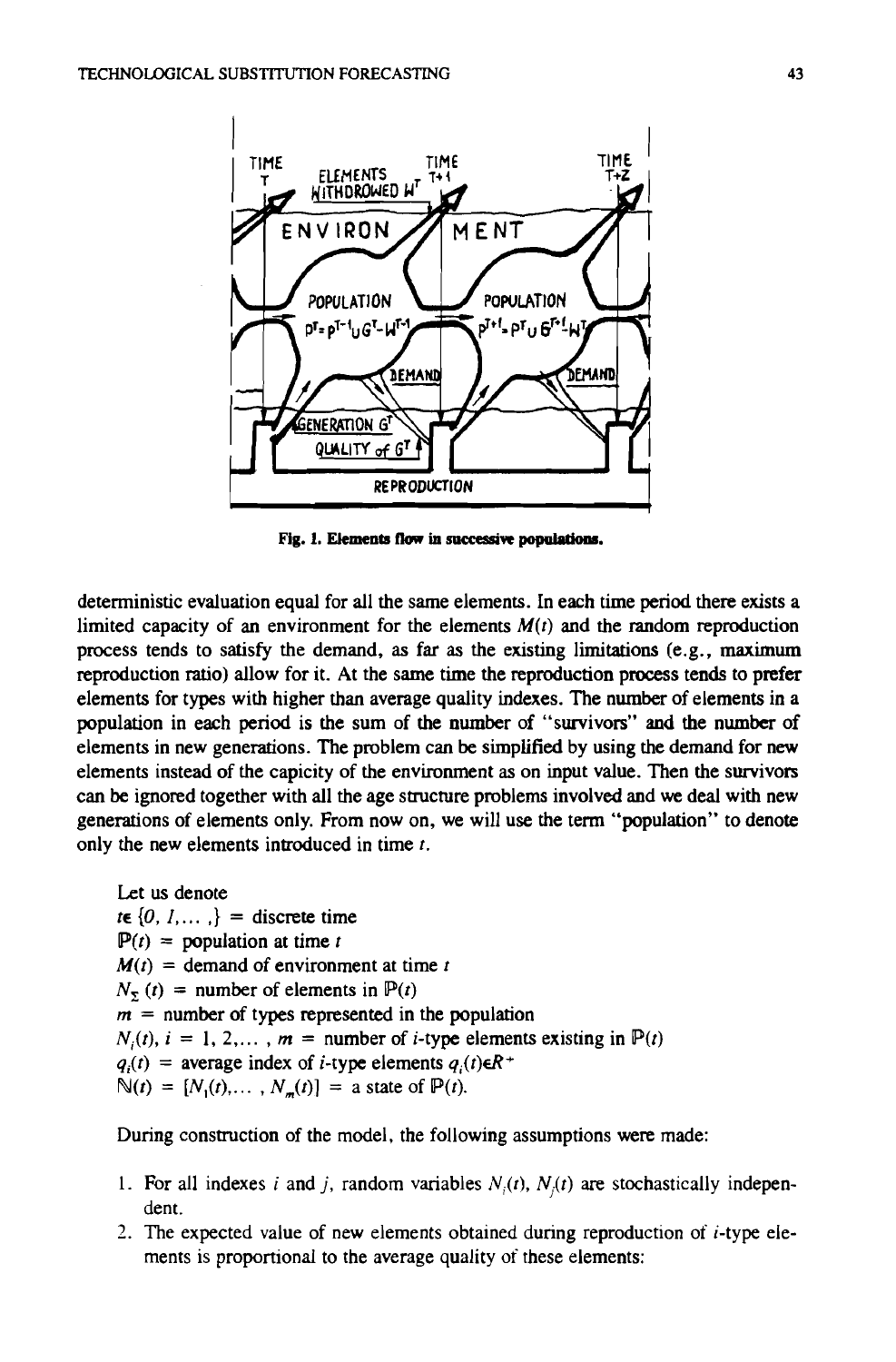$$
\forall_{i}, \forall i = 1,..., m; E[N_{i}(t + 1)/N(t)] = c \cdot N_{i}(t) \cdot q_{i}(t); c > 0.
$$
 (1.1)

3. The conditional expected value of the size of population  $P(t + 1)$  is the known function of the number of elements in  $P(t)$ , the demand of the environment and time:

$$
E[N_{\Sigma}(t + 1)/\mathbb{N}(t)] = g \cdot N_{\Sigma}(t); g = g(t, M), \qquad (1.2)
$$

We define the average quality  $q_{\theta}(t)$  of the population by the expression

$$
q_{tr}(t) \stackrel{\text{df}}{=} \frac{\sum\limits_{i=1}^{m} N_i(t) \cdot q_i(t)}{N_{\Sigma}(t)}
$$
(1.3)

It is known that

$$
E[N_{\Sigma}(t + 1)/N(t)] = \sum_{i=1}^{m} E[N_{i}(t + 1)/N(t)] =
$$
  
=  $c \cdot \sum_{i=1}^{m} N_{i}(t) \cdot q_{i}(t) = c \cdot q_{\sigma}(t) \cdot N_{\Sigma}(t),$ 

then coefficient  $c$  is equal to

$$
c = \frac{g(t, M)}{q_{sr}(t)} \,, \tag{1.4}
$$

and assumption *2* has the form

$$
E[N_i(t + 1)/N(t)] = \frac{g(t, M) \cdot N_i(t)}{q_{\sigma}(t)} \cdot q_i(t). \tag{1.5}
$$

The probability generating function (pgf) at time *t* is equal to

$$
F(\tilde{S}, t) = \sum_{\mathsf{N}(t)} P(\mathsf{N}(t)) (\tilde{S}) \mathsf{N}(t),
$$

where

$$
\bar{S} = m\text{-dimensional vector}, \ \bar{S} = [S_1, \dots, S_m]
$$
  

$$
(\bar{S})N(t) \stackrel{\text{df}}{=} \prod_{i=1}^{m} (S_i)^{N_i(t)}
$$

 $P(N(t)) =$  probability that the state of the population is  $N(t)$ .

It may be proved that the conditional pgf of new elements obtained during reproduction of population  $\mathbb{N}(t)$  is equal to

$$
G(\bar{S}, t + 1) \stackrel{\mathrm{df}}{=} \prod_{i=1}^{m} \sum_{N, (t+1)=0}^{\infty} P(N_i(t + 1)/\mathbb{N}(t)) S_i^{N,(t + 1)} = \prod_{i=1}^{m} H_i(S_i, t + 1), (1.6)
$$

where  $H_i(S_i, t + 1)$  = conditional pgf of new elements obtained during reproduction of  $N_i(t)$  elements at time t.

From this we can see that pgf of the state of population at time  $t + 1$  is equal to

$$
F(\bar{S}, t + 1) = \sum_{N(t)} P(N(t)) \cdot G(\bar{S}, t + 1).
$$
 (1.7)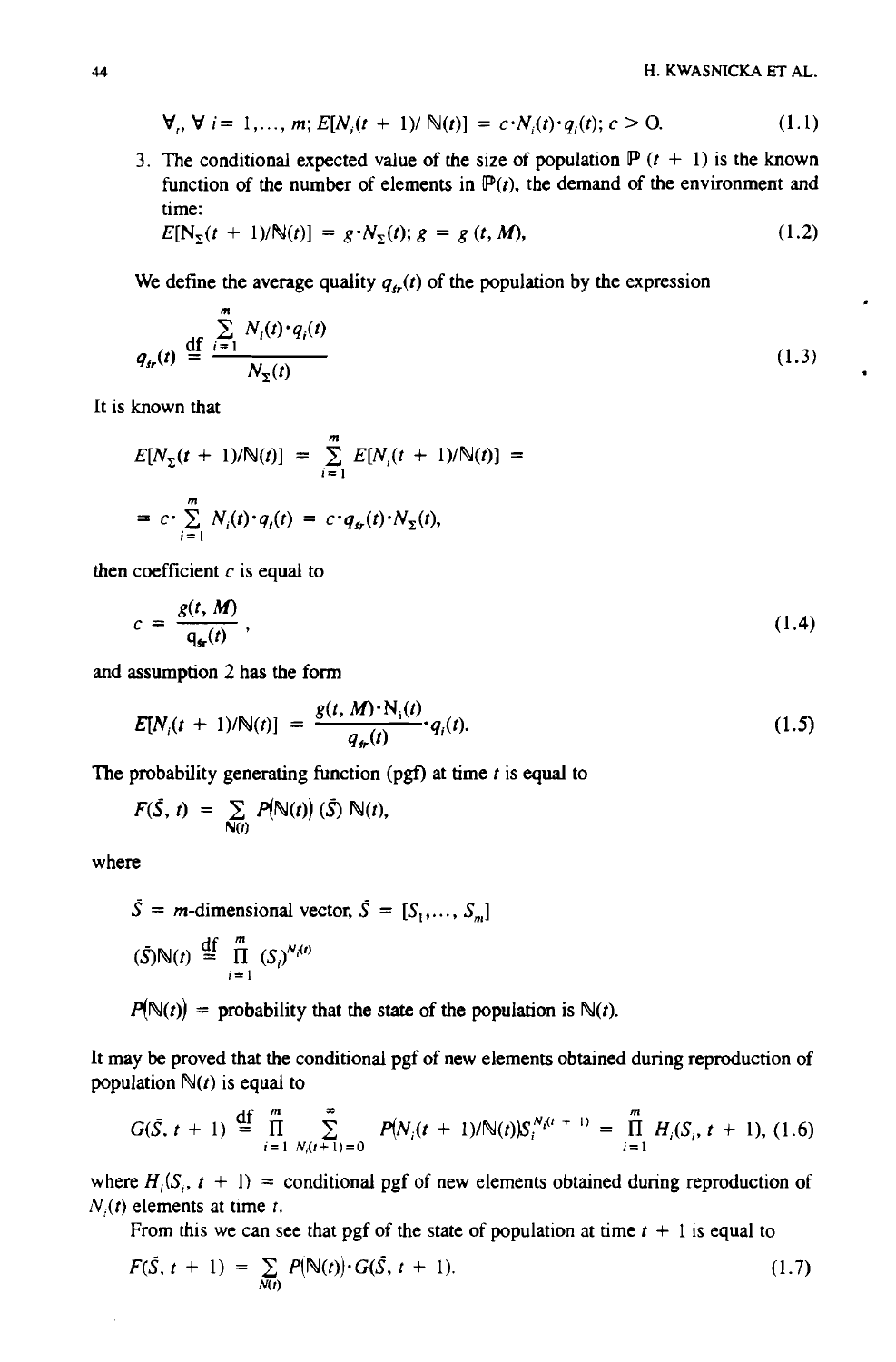The process described above is the Markov chain, in which a probability of the transition from state  $\mathbb{N}(t)$  to state  $\mathbb{N}(t + 1)$  is equal to the coefficient for  $(\tilde{S})^{\mathbb{N}(t + 1)}$  in eq. (1.6).

This paper assumes that  $N_i(t + 1)$  has the Poisson distribution and  $g(t, M)$  has the form

$$
g = 1 + A \cdot \left(1 - \frac{N_{\Sigma}(t)}{M}\right) \tag{1.8}
$$

In some development processes the size of population may not be a natural number. Examples of processes of this type are as follows: in biology, changes of biomass of phenotypes; in technology, changes of energy produced from different sources such as coal, gas, and oil. Thus at time t,  $N_1(t),..., N_m(t)$  are random variables of a continuous type, and  $N_i(t) \in R^+$  for all  $i = 1, 2, \ldots, m$ .

Only probability distributions of the process of reproduction of types make the continuous model, as we call it, different from the discrete model described above. All assumptions are the same as before, only assumption 3 has the form of an equation (1.8). Let  $\phi_{\nu}(U_t, t + 1)$  denote a characteristic function of quantity of new elements obtained during the reproduction of  $k$ -type elements at time  $t$ , then a conditional characteristic function of the state of population at time  $t + 1$  is equal to

$$
\phi(\bar{U}, t + 1) = \prod_{k=1}^{m} \phi_k(U_k, t + 1), \tag{1.9}
$$

where

$$
\tilde{U} = (U_1, \dots, U_m) \in \mathbb{Z}^m.
$$

Further, it is assumed that the distribution of the number of new elements obtained during reproduction  $N_k(t)$  elements is the gamma distribution:

$$
f(N_k(t+1)/N(t)) = \frac{b^p}{\Gamma(p)} \left( N_k(t+1) \right)^{p-1} e^{-b \cdot N_k(t+1)}, \qquad (1.10)
$$

where

$$
E[N_k(t+1)/N(t)] = \frac{p}{b} = N_k(t)g\frac{q_k}{q_{sr}} = \lambda_k(t)
$$
  

$$
D^2[N_k(t+1)/N(t)] = p/b^2.
$$

In this case, the characteristic function of the state of population has the form

$$
\phi(U, t + 1) = \prod_{k=1}^{m} \frac{1}{(1 - iU_k/b)^{\rho \cdot \lambda_k(t)}}.
$$
\n(1.11)

**DETERMINISTIC VERSION OF THE MODEL** 

The probabilistic model described above suggests a deterministic model at a discrete time. Assuming that the process of reproduction is deterministic and is described by eq.  $(1.8)$ , we obtain the set of *m*-difference equation

$$
N_i(t+1) = \frac{N_i(t) \cdot q_i}{q_{tr}(t)} \cdot \left[1 + A\left(1 - \frac{N_{\Sigma}(t)}{M}\right)\right] \qquad i = 1, 2, ..., m. \tag{1.12}
$$

If we know the initial state of the population and the qualities of the types, we may write a solution of these equations: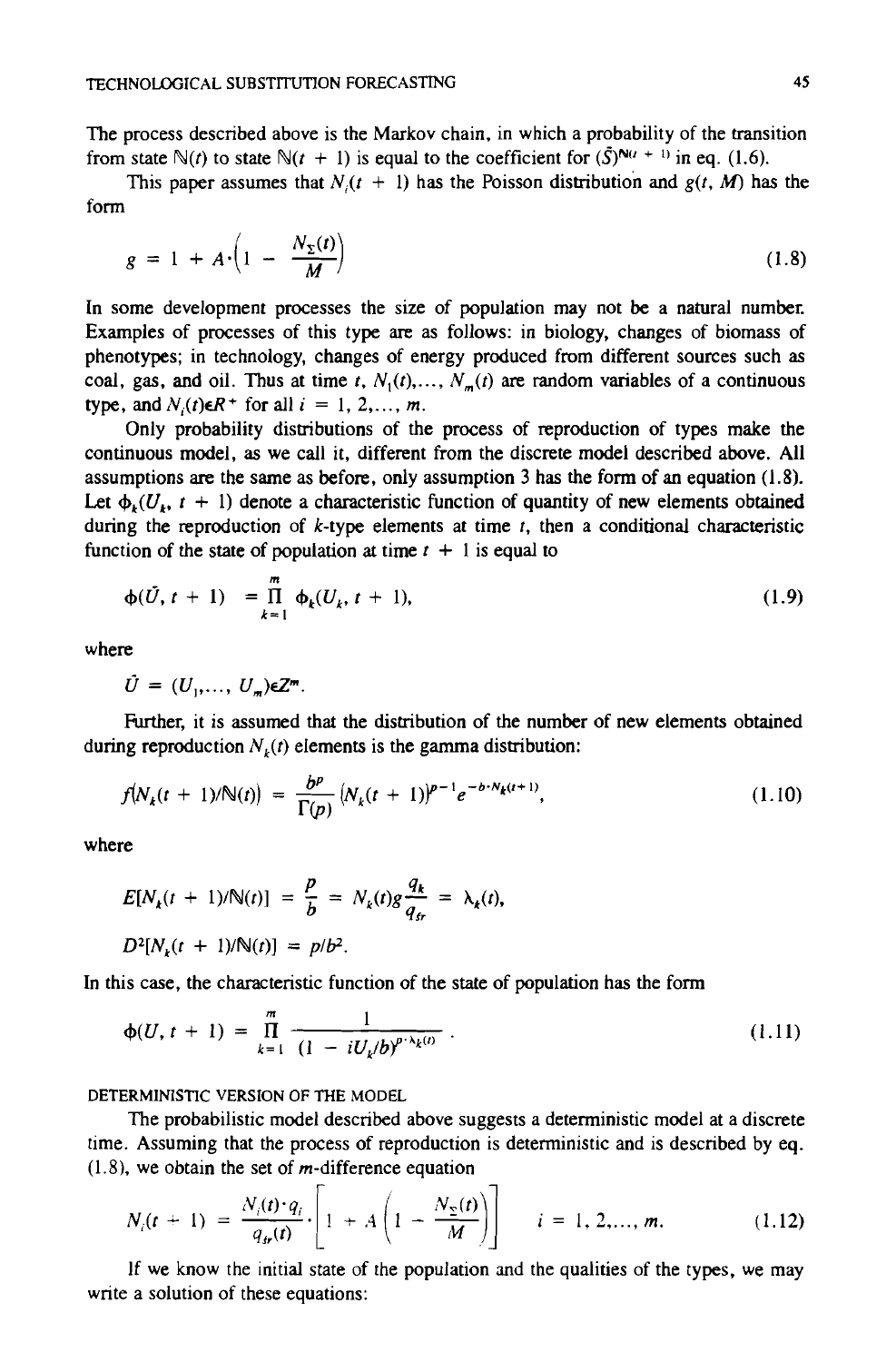$$
N_i(t) = \frac{N_i(0) \cdot (q_i)^t}{\sum_{j=1}^m N_j(0) \cdot (q_j)^t} \cdot N_{\Sigma}(t) \qquad i = 1, ..., m,
$$
\n(1.13)

where the size of the population is described by a logistic equation

$$
N_{\Sigma}(t + 1) = N_{\Sigma}(t) \cdot \left[ 1 + A \cdot \left( 1 - \frac{N_{\Sigma}(t)}{M} \right) \right]
$$
 (1.14)

#### **Forecasting of the Evolutionary Process of Development**

In the authors' opinion the model presented in the previous section may be used to forecast technological substitution (i.e.. evolutionary process of development). Some authors [lo] are of the opinion that there are difficulties in obtaining economical parameters of processes of technological substitution, and this was taken into account in the method of forecasting presented below.

In fact, we assume that changes of size in the population are logistic and quality indexes do not change in the course of time. However, in case these assumptions turn out to be inadequate, new and more appropriate assumptions may be easily incorporated into the forecasting algorithm.

Changes in the state of the population or a random sample of the state during some period of time are the only conditions necessary to use this method. But if we know the random sample of the state of the population only, it is necessary to know the changes of size of the population (or we may estimate this size by means of double drawing  $[2, 1]$ chapter **21).** 

Two versions of the forecasting algorithm were worked out. They differ themselves in application of the probabilistic model: algorithm I uses the discrete model, algorithm **II,**  the continuous model.

Here are problems reckoned by the algorithms:

estimation of the state of the population changes during some time period on the basis of a random sample of the state of the population;

identification of the model's parameters (by the method of maximum likelihood on the basis of the known history of changes of the state of the population);

calculation of the expected values and variances of the size of the population and number of elements of all the existing types during a forecasting period (evaluation of the state of the population and its variance);

calculation of changes of the state of the population in the deterministic model during a forecasting period;

estimation of the prognosis's horizon.

The horizon of prognosis makes it possible to evaluate the impact of innovation on the state of the population that may appear during the forecasting period. We define the horizon of prognosis as the time after which the incorporated innovation will change the prognosis above 10%. Taking some other interval of the prognosis changes for defining the horizon is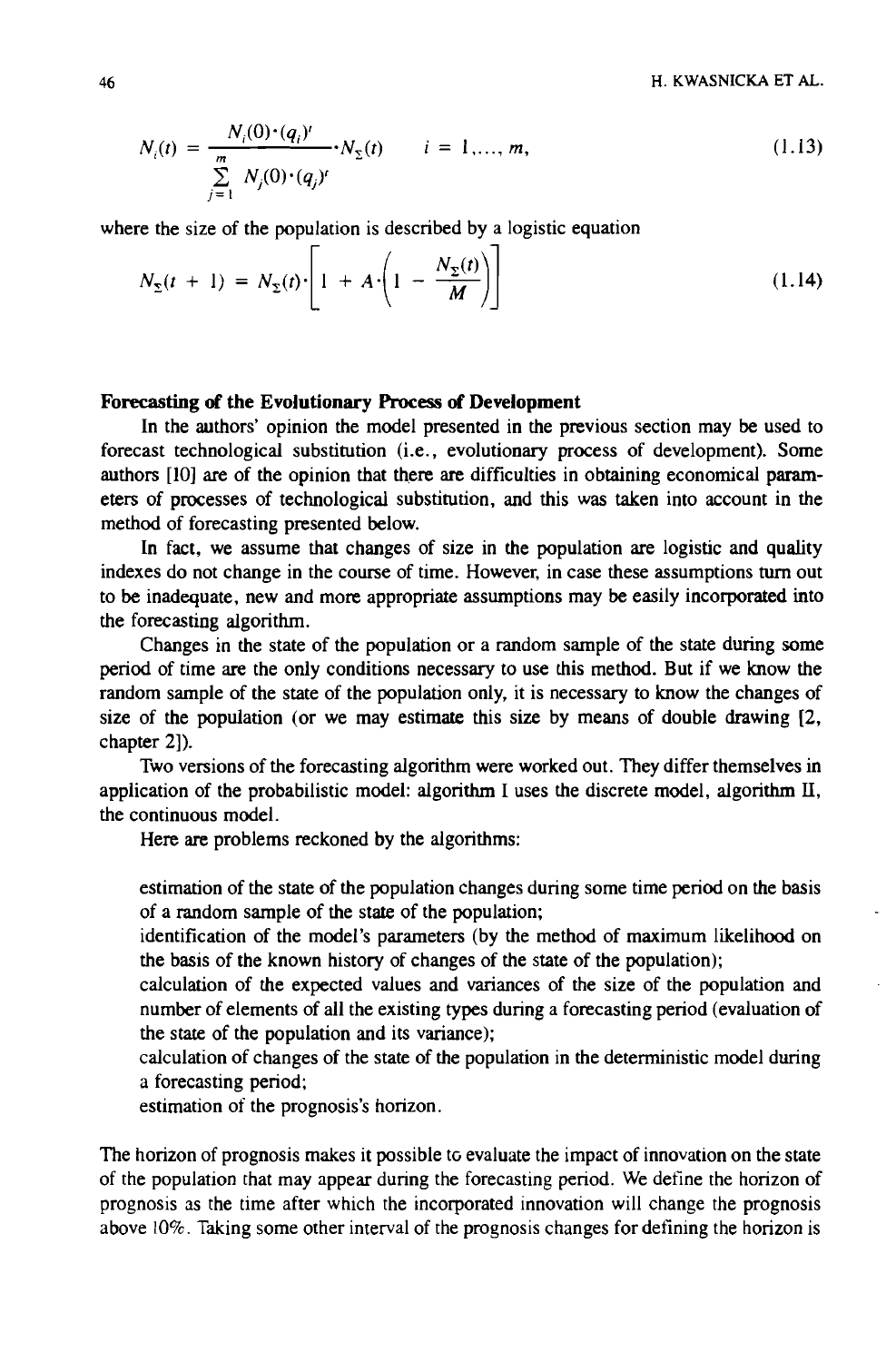also possible. The number of introduced elements, their quality, and the moment of introduction give the user a prognosis.

**ESTIMATION OF THE STATE OF THE POPULATION ON THE BASIS OF A RANDOM SAMPLE**  The following are known:

 $N_{\rm y}(t)$  = during period of time  $\langle 0, T \rangle$  $R(t) =$  size of random sample at time *t* $\epsilon$   $\langle 0, T \rangle$  $k_i(t)$  = number of *i*-type elements in the sample at *t* $\epsilon$   $(0, T)$ ,  $i = 1, 2, ..., m$ .

We have to calculate

 $\tilde{N}_i(t) =$  *estimation of number of i-type elements at te*  $\langle 0, t \rangle$ ,  $i = 1, 2, ..., m$ .

The probability of  $[k_1, \ldots, k_m]$  = distribution in  $R(t)$  sample from the population in the state  $[N_1, \ldots, N_m]$  is equal to

$$
P(k_1, \ldots, k_i) = \frac{\begin{pmatrix} N_1 \\ k_1 \end{pmatrix} \begin{pmatrix} N_2 \\ k_2 \end{pmatrix} \cdots \begin{pmatrix} N_2 - \sum_{i=1}^{m-1} N_i \\ R(t) - \sum_{i=1}^{m-1} k_i \\ \vdots \end{pmatrix}}{\begin{pmatrix} N_{\Sigma}(t) \\ R(t) \end{pmatrix}}
$$
(2.1)

 $(i.e., k_1, \ldots, k_m)$  has multidimensional hypergeometric distribution). Let us assume the maximum likelihood estimator; therefore estimators of a number of elements of different types at time *t* are equal to

$$
\tilde{N}_i(t) = \frac{k_i(t)}{R(t)} N_{\Sigma}(t) \qquad i = 1,..., m. \qquad (2.2)
$$

## **IDENTIFICATION OF THE MODEL'S PARAMETERS**

It was assumed that quality indexes  $q_1, \ldots, q_m$ , demand *M*, and parameter *A* in function  $g$  are time independent. The history of changes in the state of the population during period  $\langle 0, T \rangle$  is given.

It is necessary to look for the model's parameters: A, M,  $q_1 \ldots q_m$ . The probability of the sequence of the state  $(N(T), N(T - 1), \ldots, N(0))$  is equal to

$$
P_T = P(N(T), ..., N(0)) = \prod_{i=1}^{T} P(N(t)/N(t-1))
$$
  
=  $\prod_{i=1}^{T} \prod_{i=1}^{m} P(N_i(t)/N(t-1)).$  (2.3)

We assume the maximum likelihood estimators:

$$
= \prod_{r=1}^{n} \prod_{i=1}^{n} P(N_i(t) / N_1(t-1))
$$
  
assume the maximum likelihood e  

$$
\max_{A,M,q_j>0} P_T \longrightarrow A^*, M^*, q_1^*,..., q_m^*.
$$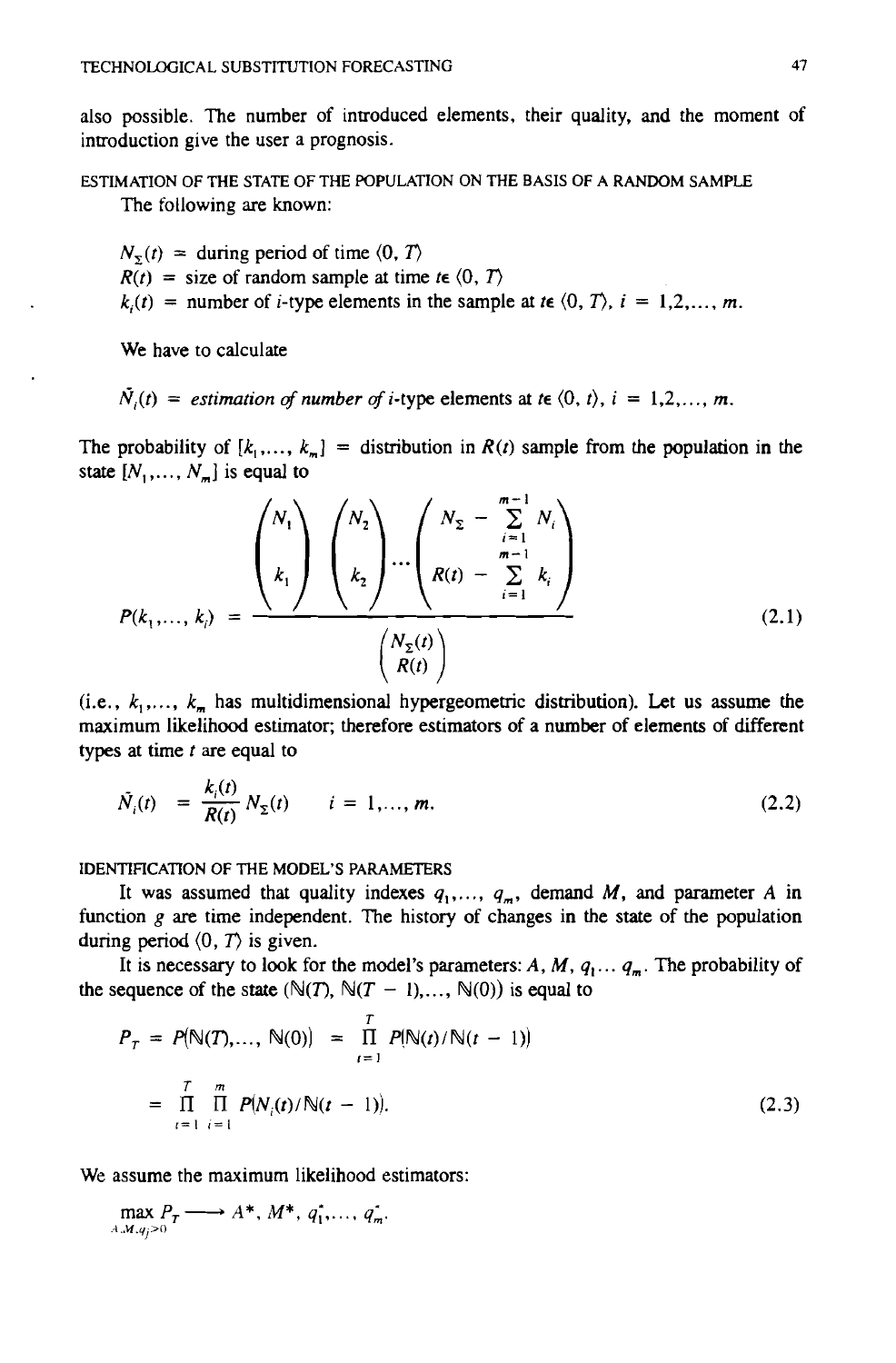From the computational point of view it is more convenient to maximize the  $P<sub>r</sub>$  logarithm. Where Poisson distributions are present the criterion has the form

$$
\ln P_T = -\sum_{i=1}^T N_{\Sigma}(t-1) \cdot [1 + A(1 - N_{\Sigma}(t-1)/M)]
$$
  
+ 
$$
\sum_{i=1}^T \sum_{i=1}^m \left\{ N_i(t) \left[ \ln(N_i(t-1) q_i) + \ln(N_{\Sigma}(t-1) \cdot [1 + A \cdot (1 - N_{\Sigma}(t-1)/M)] \right) - \ln \left( \sum_{j=1}^m N_j(t-1) \cdot q_j \right) \right] - \sum_{k=1}^{N_i(t)} \ln(k).
$$
 (2.4)

The last component in the expression above does not depend on optimized variables and may be omitted. It may be shown that  $P<sub>r</sub>$  has the same maximum values for all vectors  $(A^*, M^*, C \cdot q_i^*, \ldots, C \cdot q_n^*)$ , where C is a positive real value. It is necessary to assume the value of one of the qualities (e.g.,  $q_m$ ), which will be a relative level for all other qualities.

The problem of max ( $\ln P_{\tau}$ ) may be solved by one of the optimization methods of multivariable function (e.g., Rosenbrock's method). **A** similiar approach was used for identification of parameters of a continuous model.

### **THE HORIZON OF THE PROGNOSIS**

Let  $t_n$  denote the moment of insertion of a new better type ( $m + 1 -$  in our notation). From the deterministic model a number of *i*-type elements at  $t<sub>p</sub>$  is

$$
\forall i = 1,..., m : N_i(t_p) = \frac{N_i(0) \cdot (q_i)^p}{\sum_{j=1}^m N_j(0) \cdot (q_j)^p} \cdot N_{\Sigma}(t_p - 1)
$$
  
 
$$
\cdot [1 + A \cdot (1 - N_{\Sigma}(t_p - 1) / M)]. \qquad (2.5)
$$

Since  $t_p$  ( $m + 1$ ) types exist in the population, let us assume that at  $t = t_p$  there are  $N_{m+1}(t_n)$  elements of the new type. For  $t \geq t_n$ 

$$
N'_{i}(t) = \frac{N'_{i}(t_{p}) \cdot (q_{i})^{(t-t_{p})}}{\sum\limits_{j=1}^{m+1} N_{j}(t_{p}) \cdot (q_{j})^{(t-t_{p})}} \cdot N_{\Sigma}(t-1) \cdot [1 + A \cdot (1 - N_{\Sigma}(t-1) / M)]
$$
  

$$
= N_{i}(t) \cdot \frac{1}{\sum\limits_{k=1}^{m} N_{k}(0) \cdot (q_{k}/q_{m+1})^{(p)} N_{m+1}(t_{p})}}{1 + \frac{1}{\sum\limits_{k=1}^{m} N_{k}(0) \cdot (q_{k}/q_{m+1})^{(r)} N_{\Sigma}(t_{p})}}.
$$
(2.6)

 $N_i(t)$  is the number of *i*-type elements for  $t > t_p$  when only *m*-types exist in the population.  $N_i'(t)$  is the number of *i*-type elements for  $t > t_p$  when  $m + 1$  types exist in the population.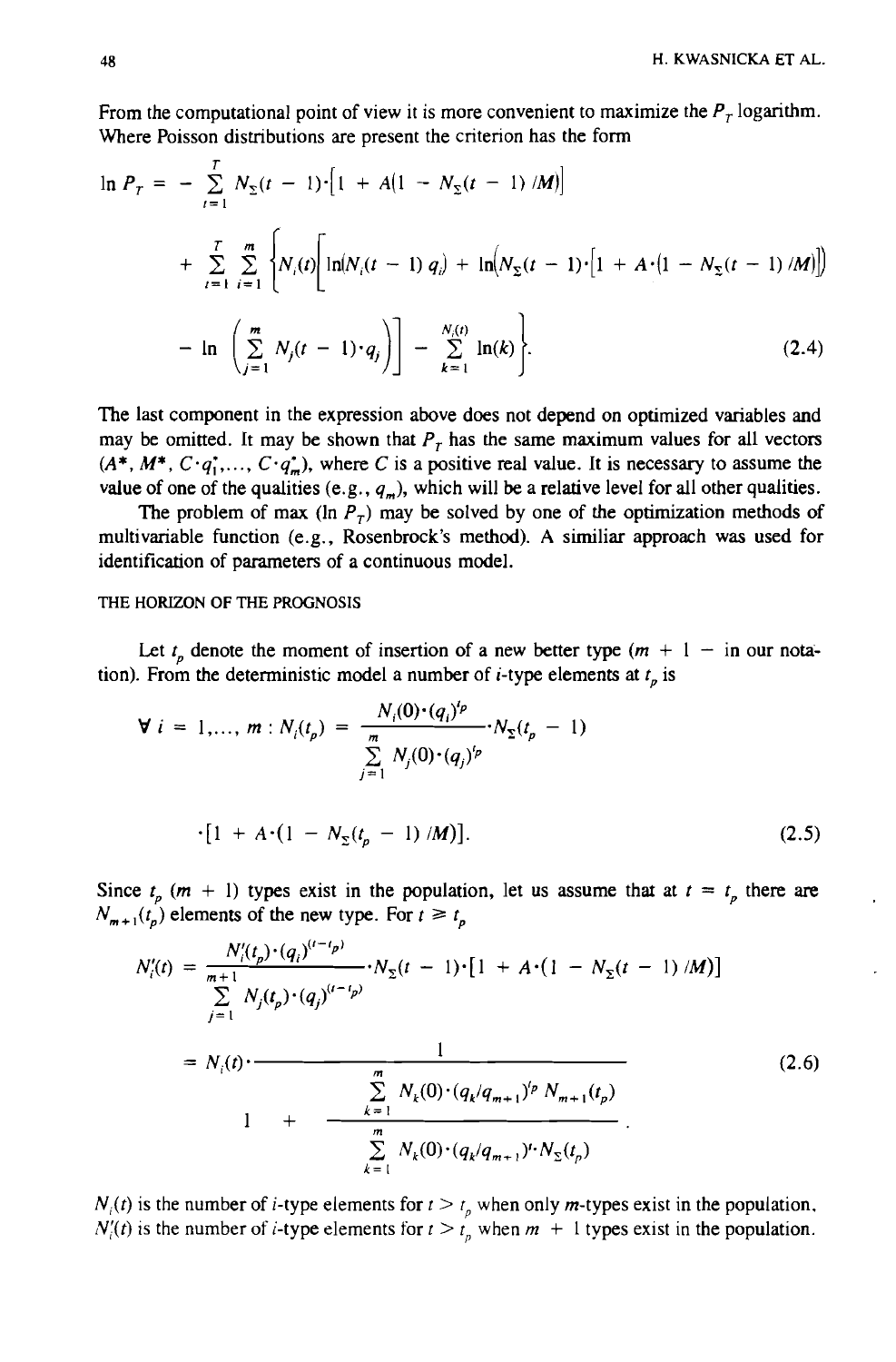If  $q_{m+1}$ ,  $N_{m+1}$ , and  $t_n$  are given, the horizon of prognosis  $t_n$  may be computed from the equation

$$
\frac{N_i(t_h) - N_i(t_h)}{N_i(t_h)} = 0.1.
$$
\n(2.7)

The influences of the identification inaccuracy of the models' parameters, the initial state of the population, and other parameters of the course of the process are considered in detail in Kwaśnicka [5].

## **Simulation**

Here we present a simulational study of the models on a digital computer and an example of an application of the forecasting algorithm.

Looking into the models' qualitative properties was the basic aim of the simulation. The results make it possible to compare qualitatively the models' behavior with real evolutionary processes of development.

Changes in the state of the population and the size of the population in the five-type process is shown in Figure 2. The results were obtained during the simulation of the discrete model (the reproduction is a random process with Poisson distribution) under conditions  $\mathbb{N}(0) = [40, 30, 20, 8, 2], A = 0.3, M = 1,000, q_1 = 1, q_2 = 1.1, q_3 = 1.2,$  $q_4 = 1.3$ ,  $q_5 = 1.4$ . For  $t \le 10$ , in the phase of deep unsaturation of the environment, the quantities of elements of all types increase. For  $t > 10$  (i.e., in the phase of approaching saturation  $(N_{\tau}(10) = 0.7 \cdot M)$ , the worst types are gradually superseded. The plot of the average quality in the population is shown in Figure 3, where it can be seen that the average quality is an increasing function and goes to the limit equal to 1.4 (i.e., the quality of the best type elements).

Comparison of the behavior of deterministic and probabilistic models is shown in Figure 4. The estimated average quantities of a number of elements was counted from 50 realizations of a probabilistic model with the Poisson distributions of reproduction. Those results give us the possibility of comparing the quality of approximation of the expected values in the probabilistic model with the deterministic one. In the other simulation (e.g.. with the continuous model), the approximation of the expected values was **as** good **as** in Figure 4. Several simulational experiments have been carried out in which elements of new types with higher qualities than those currently existing could appear in the population. In all experiments there were five types in the initial state of the population. Probabilities of the appearance of one element in one step were as follows: for the 6th type, 0.1; for the 7th type, 0.07; for the 8th type, 0.05.

The types' qualities were, respectively, 1, 1.1, 1.2. 1.3, 1.4, 1.5, 1.6, and 1.7. Other parameters of the discrete model  $-A = 0.3$ ,  $M = 1000$ ,  $N(0) = [300, 100, 80, 80, 3,$ 0,0,O]. The results of the experiments are shown in Figures 5 and 6. The incorporation of new types into the population is quite difficult. This is especially visible in Figure 5a, where elements of the best quality (8th type) do not get a significant quantity. Elements of the 8th type occurred twice during the simulation-first from 8 to 14, then from 117 to 121—and afterward they were superseded in spite of their best qualities.

Changes of the average quality are shown in Figure *5.* where the great influence of random factors is visible.

All other experiments with different models' parameters suggest the great intluence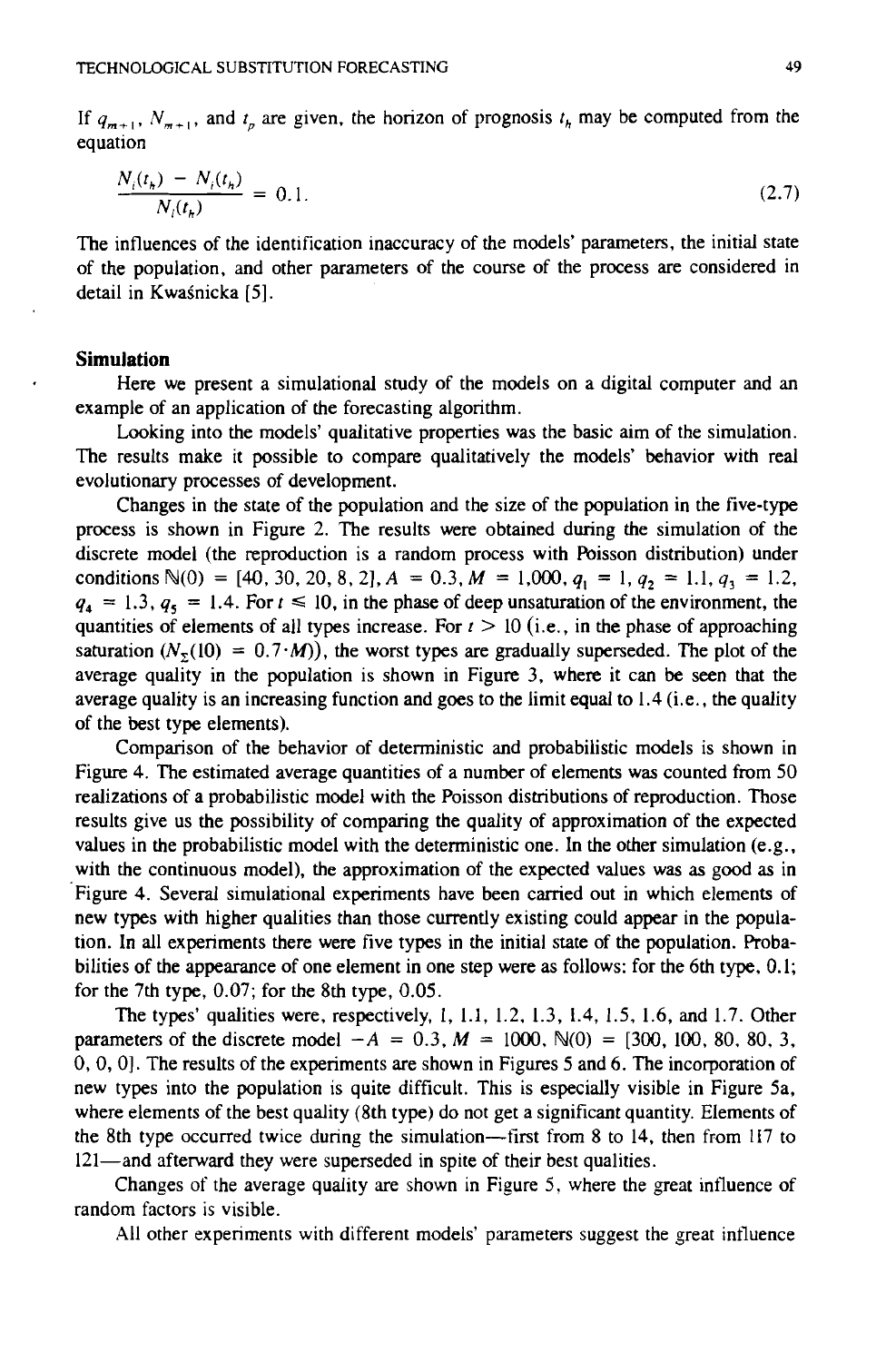

**Fig. 2. Elements number in simulation** run **d 5vc-type pmcesa.** 



**Fig. 3. Average quality in simulation run d five-type process.**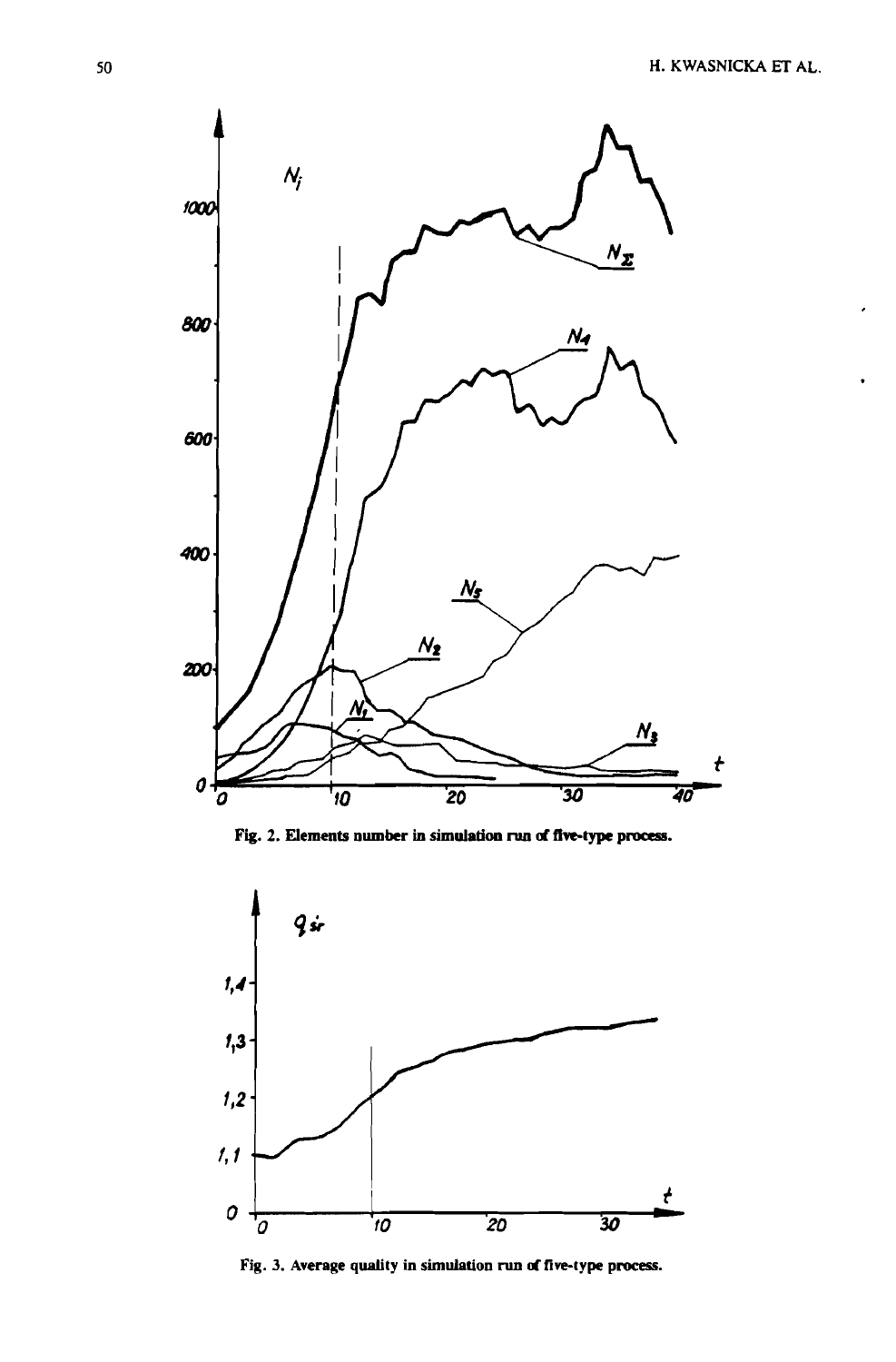

**Fig. 4. Deterministic and probabilistic behavior of discrete (a) and continuous (b) models: --**estimated average values, **\_\_\_\_**deterministic model, \_\_\_\_average values  $\pm$  standard devia**tions. examples of variations.**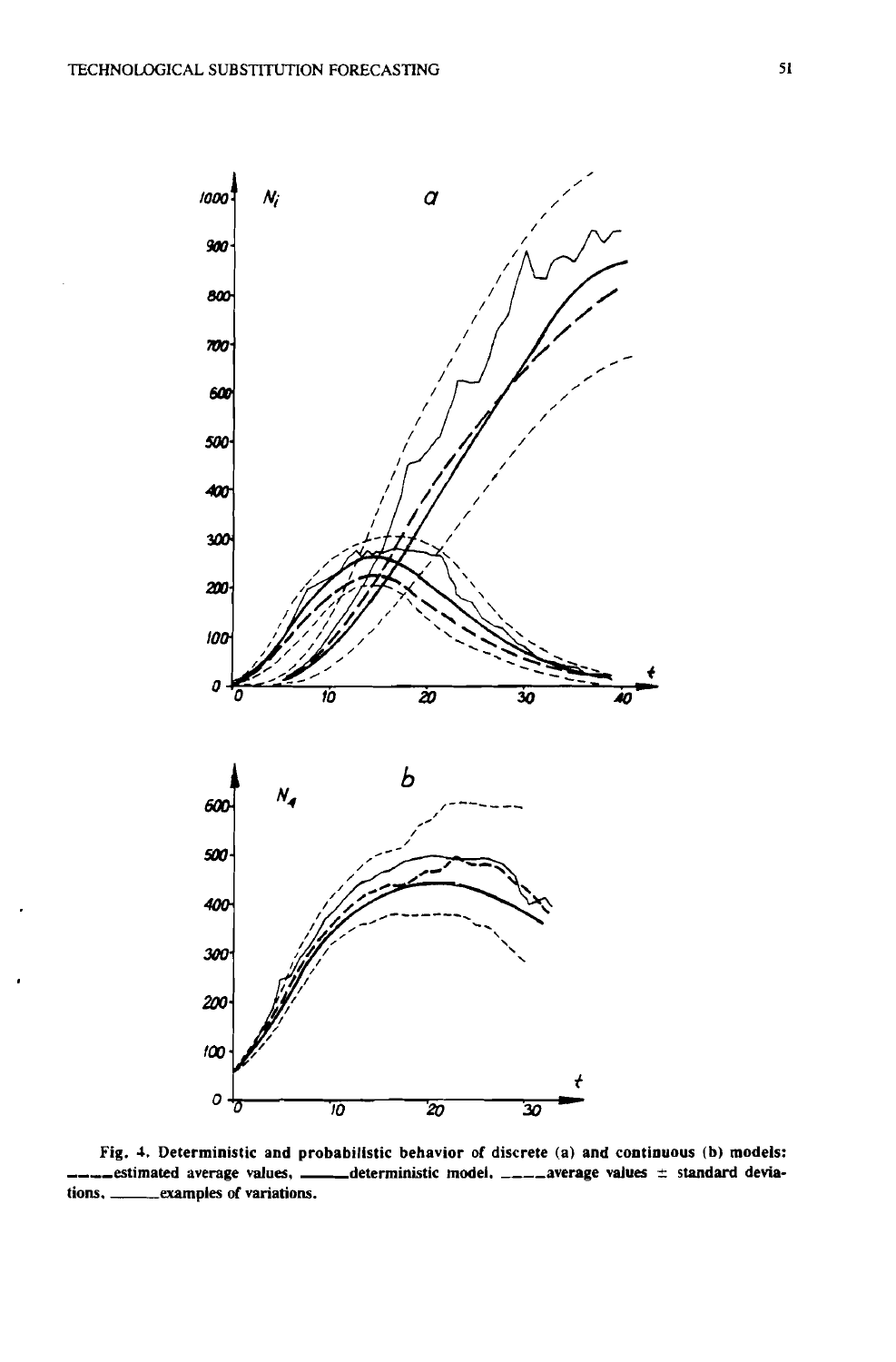

**Fig. 5. Impact of potential innovations on process behavior.** 

of random factors on the behavior of new types that might possibly be incorporated, especially in the first phase, when the number of elements is low (in experiments with fewer than five elements; the random superseding of the best elements did not occur when the number of elements was greater than five).

In the authors' opinion, results obtained from experiments with variable qualities of elements are very interesting. The results were obtained for two types of variations of qualities—deterministic and random. The results are shown in Figure 7; other conditions  $\mathbb{N}(0) = [40, 30, 20, 8, 2], q_1^0 = 1, q_2^0 = 1.1, q_3^0 = 1.2, q_4^0 = 1.3, q_5^0 = 1.4.$  It can be seen that the changes of the number of elements are strongly deterministic and from the quantitative point of view do not greatly depend on the character of the quality changes. It seems that the average of quality during a long period of time is the most important factor in this situation.

Before applying the algorithm to the forecasting of the real processes, a prognosis of some "unreal" processes has been made. The results obtained during the simulation of the extended version of a discrete model in which new types of elements may appear (presented in [6]) were used as the input data to the algorithm. One of those testing prognoses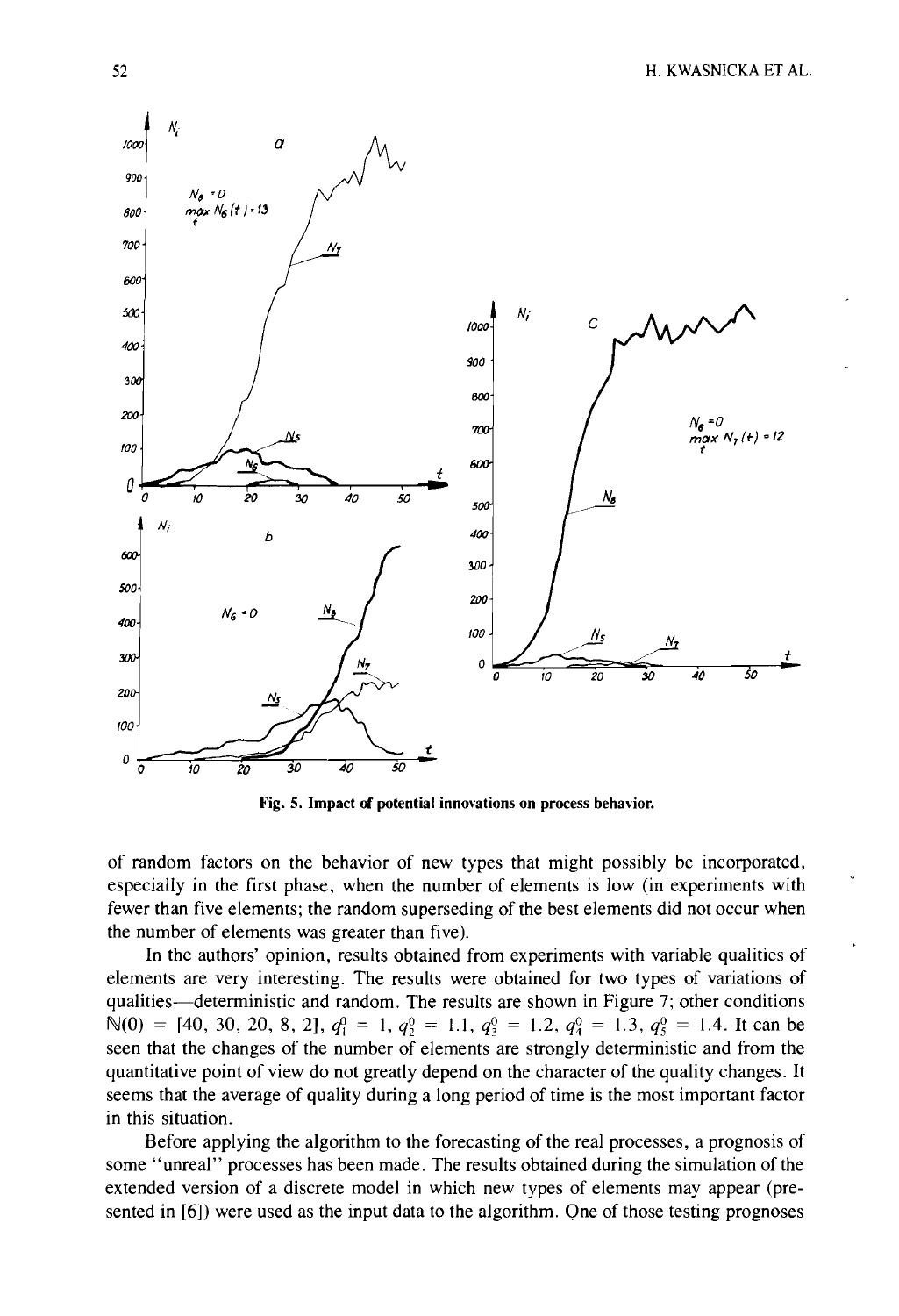

is shown in Figure 9. The changes of the state of the population are plotted in Figure 8. Only the types presented in the initial moment were involved in the process of forecasting  $(i.e., it was assumed that types denoted by  $A, B$ , and  $C$  in Figure 8 did not originate during$ the simulation). We must take into account that in  $t = 30$  there existed three new types and the quantity of one of these types was equal to 1,000. This and other testing forecasts have suggested that this algorithm may be used in forecasting real processes. **A** prognosis of world energy consumption obtained from different materials was developed as an example of an application of the forecasting algorithm. The necessary statistical data were taken from Marchetti and Nakinovic [9].

The history of changes in the state of the population during the period 1951-1961 was used to identify the model's parameters. It makes it possible to compare the real history of the process in the years 1962-1974 with the prognosis. In the period 1951-1961 three types of raw materials were used as the main source of energy: natural gas, and coal. Shares of nuclear energy and wood during the period considered were very small and therefore omitted. Furthermore, three possible scenarios with nuclear energy are presented.

The second algorithm (reproduction with gamma distribution) was used to forecast. The parameters obtained during identification were as follows:  $M = 2.0192 \cdot 10^9$ ,  $A =$ 4.8148.  $10^{-2}$ ,  $b = 0.142$ ,  $q_1 = 103.787$ ,  $q_2 = 105.036$ ,  $q_3 = 100$ . The first simulational experiment was made under the assumption that the initial moment is in 1951.

In this case an evaluation of the identification quality is possible (the dashes during the period 1951-1961 in Figure 10). Next, the year 1961 was used as the initial moment. The estimated, expected values and standard errors are shown in Figure 10. The horizon of prognosis is shown in Table 1. Even a great quality of the corporated type (e.g., by nuclear energy) cause the time after which the share of the new type is noticeable to be decades.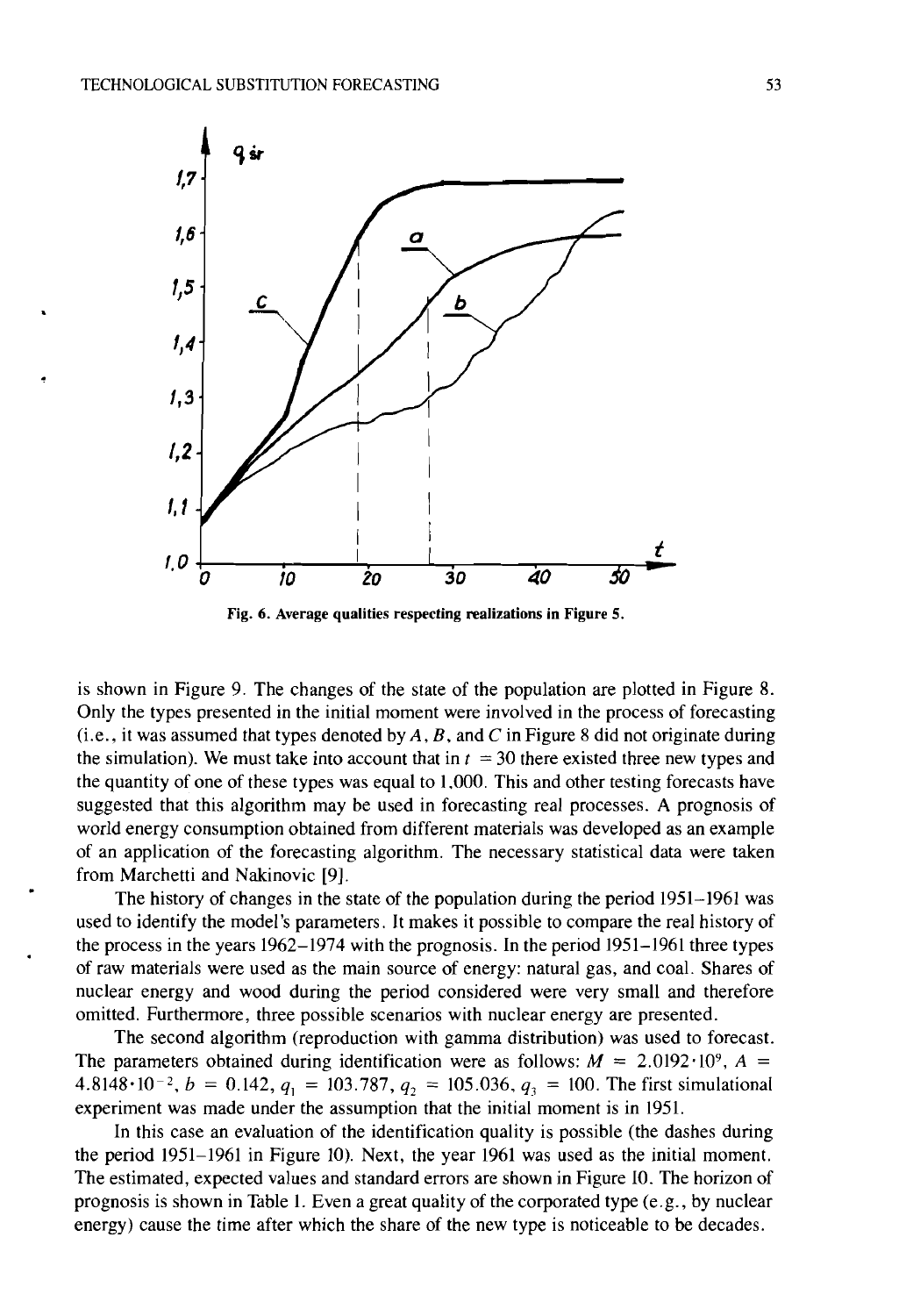

Fig. 7. Number of elements in realizations assuming different evaluation-reproduction procedures: **-random evaluation with uniform distributions**  $(q_1 - 0, 15, q_1 + 0, 15)$ **—the margins of distributions coupk together-aad deterministic repmductioa, deterministic evaluation and random reproduction with**  $q_i = q_i^2 + 0$ , **15**  $\sin(\frac{\pi}{3}t + \varphi_i)$   $\varphi_1 = 0^\circ$ ,  $\varphi_2 = 90^\circ$ ,  $\varphi_3 = 0^\circ$ ,  $\varphi_4 = 270^\circ$ ,  $\varphi_5 = 180^\circ$ , deterministic evaluation  $q_i = q_i^2$  and deterministic reproduction,  $\frac{1}{1-\alpha}$  deterministic evaluation **and random reproduction with** the **Poiason distribution.** 

Figure 11 shows the results of three simulational experiments of the 4th type. The results were obtained under the assumption that the quality of the 4th type was equal to 115 and 120, respectively. The share of the nuclear energy in the period 1961-1974 was much lower than that of other sources (in 1974 less than 1.5%), but it was possible to use these data for quality identification. The quality of nuclear energy obtained from identification was equal to 121.7.

## **Conclusions**

The proposed model of a technological substitution is heuristical and has been built on the basis of biological intuitions, especially those adopted from the theory of population dynamics and the theory of evolution. The model described competition and substitution among more than two types of objects. From the theoretical point of view there are no constraints on the number of types that may be considered by the model presented here, but from the computational point of view the number of types should be fewer than ten. For greater number of types the identification time of the model's parameters may be quite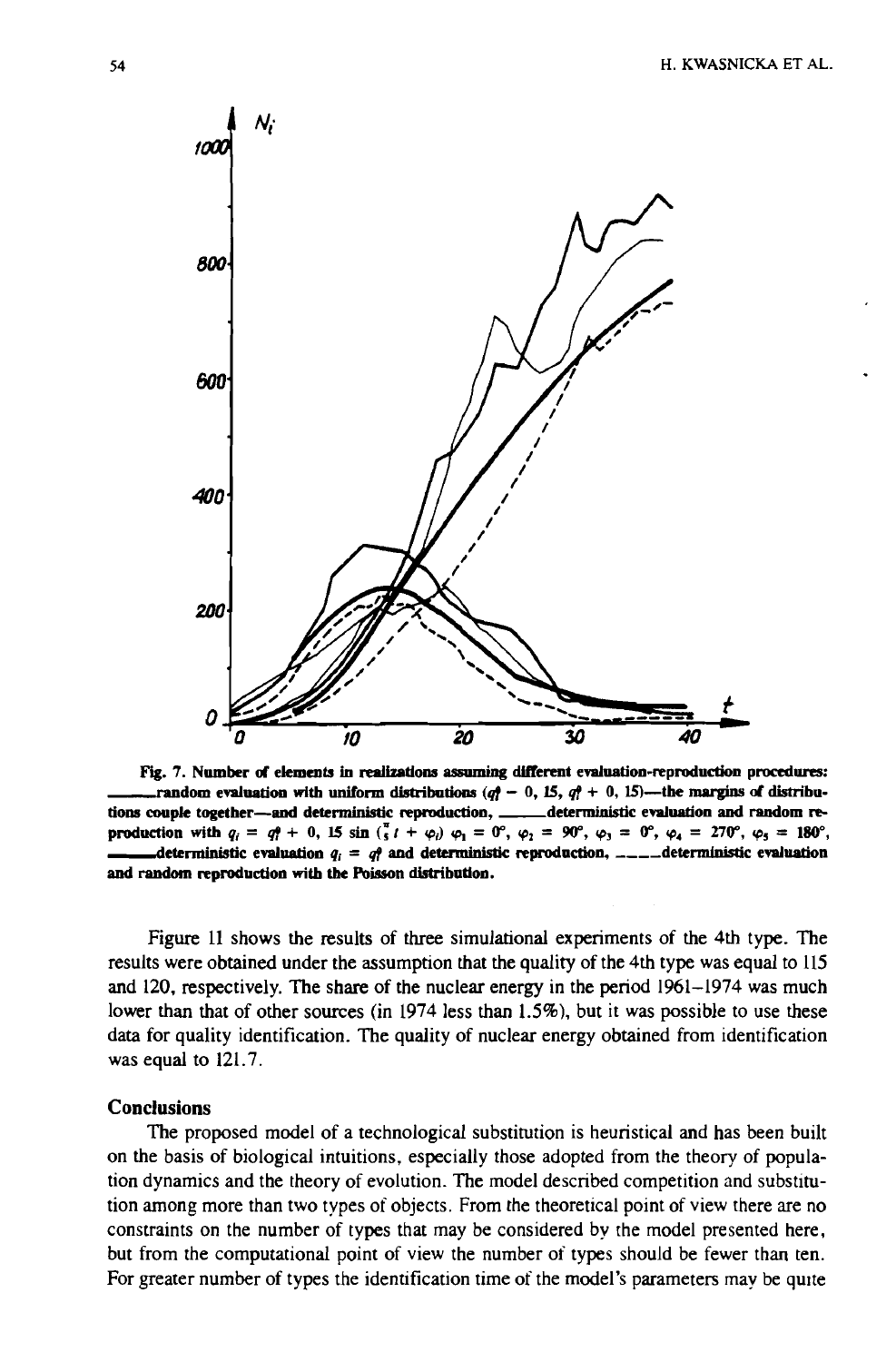

Fig. 8. Elements number for some types in exemplary realization.



Fig. 9. Forecasting results: \_\_\_\_\_exemplary realizations, \_\_\_\_deterministic prognosis, **----rendom prognasis realization.**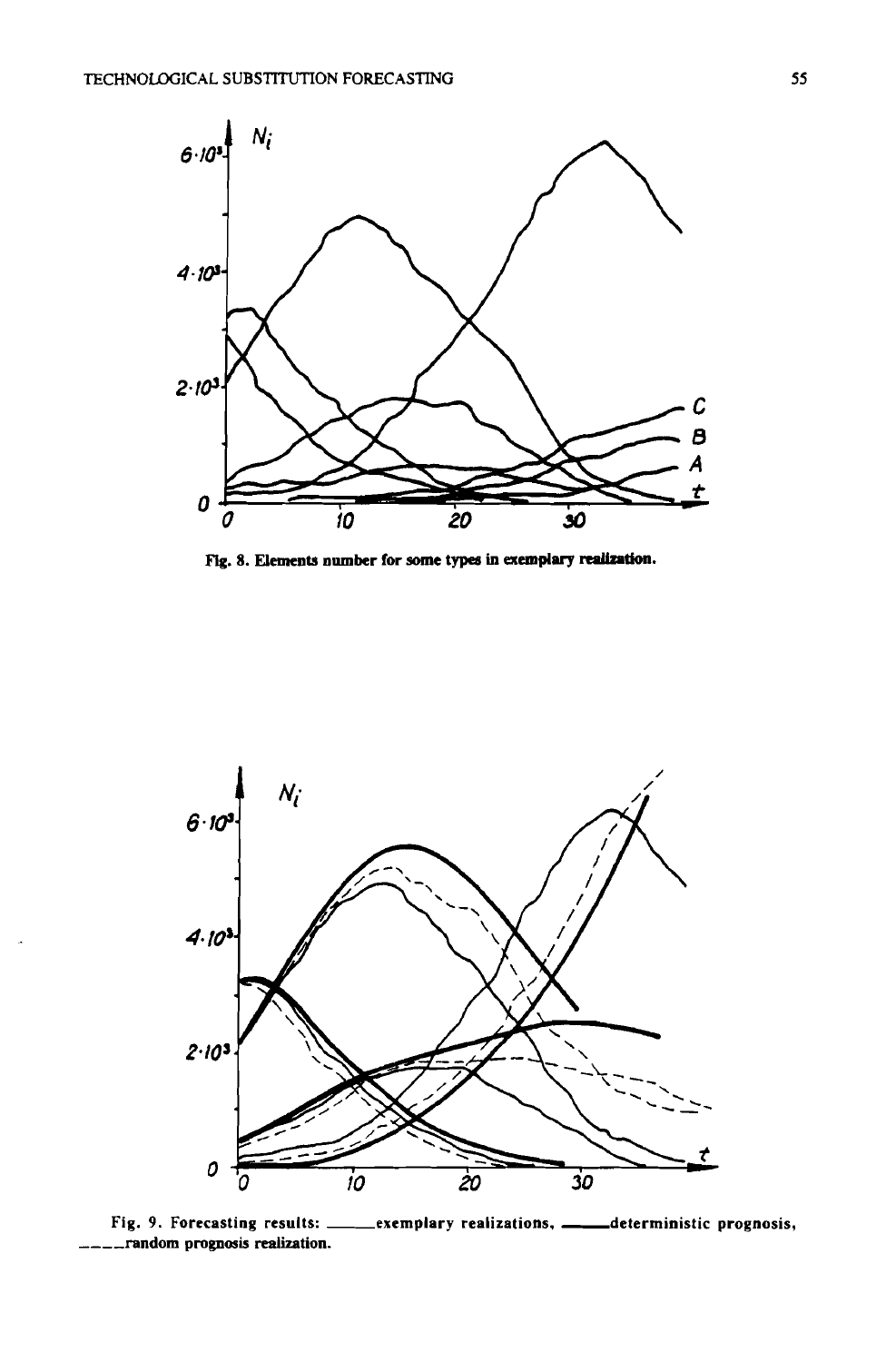

**Fig. 10. World energy consumption-comparison quality of identification and forecasting results witb**  real behavior: \_\_\_\_\_real process, \_\_\_\_\_forecasts since 1951, \_\_\_\_forecasts since 1961, \_\_\_\_average **values** t **standard deviations.** 

| <b>TABLE 1</b><br>The Horizon of Prognosis |                   |                      |
|--------------------------------------------|-------------------|----------------------|
| Quality of 4th Type                        | Time of Inserting | Horizon of Prognosis |
| 126                                        | 1962              | 31                   |
| 157                                        | 1962              | 15                   |
| 189                                        | 1962              | Ħ                    |
| 126                                        | 1972              | 43                   |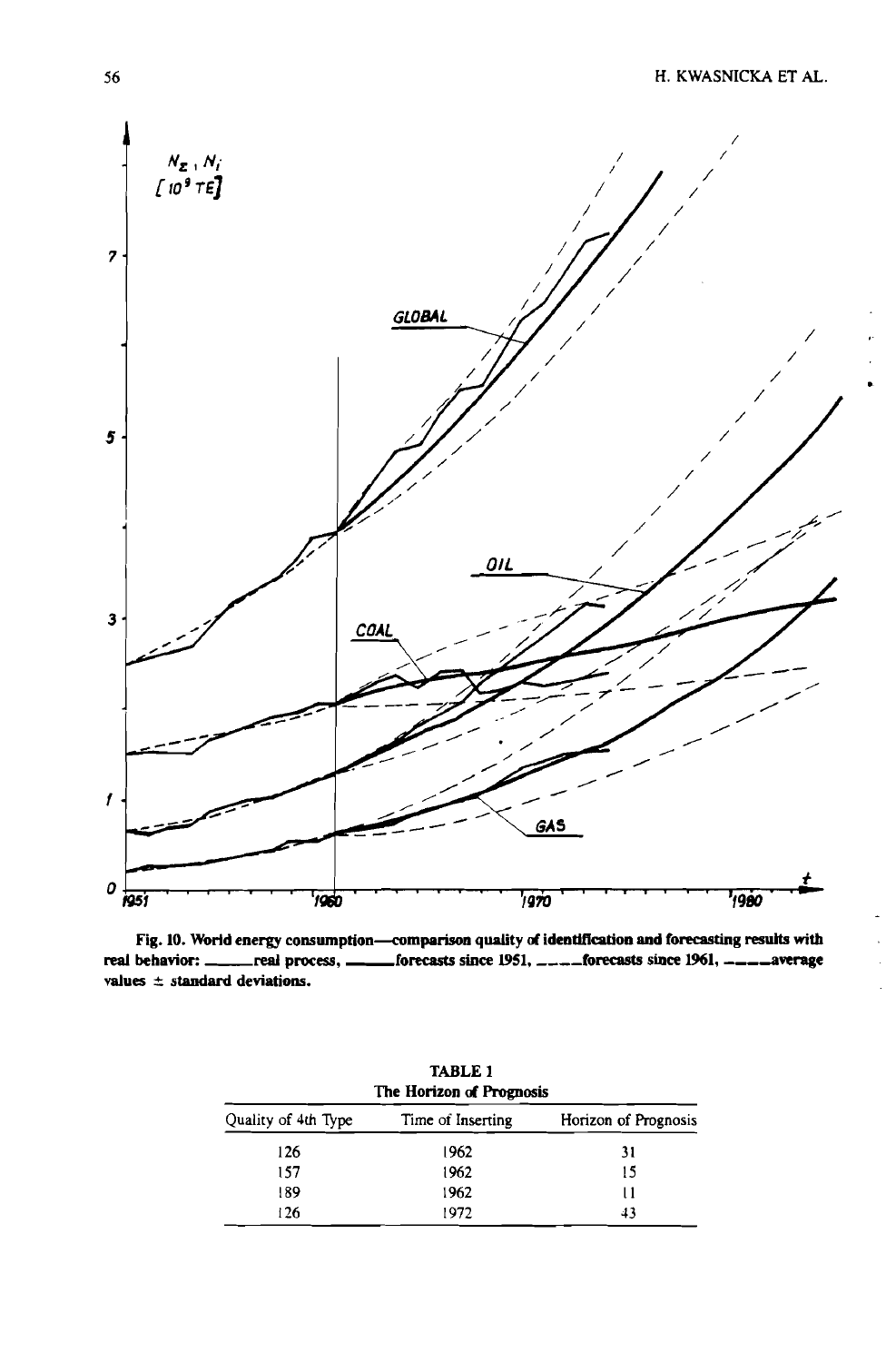

**Fig. ll. Scenarios for nuclear energy involrcd.** 

long. The proposed forecasting algorithm does not need any economic information about the forecasted process, and it seems to be very convenient from the practical viewpoint. However, in order to use this method it is necessary to collect historical data on changes of the state of population (number of different types of elements). The similarity of the dynamic characteristics of real processes of the development [7J and the behavior of the model is prominent.

**The authors would like to thank Prof. Zygmunt Szparkowski for his comments and suggestions on the original manuscript.**